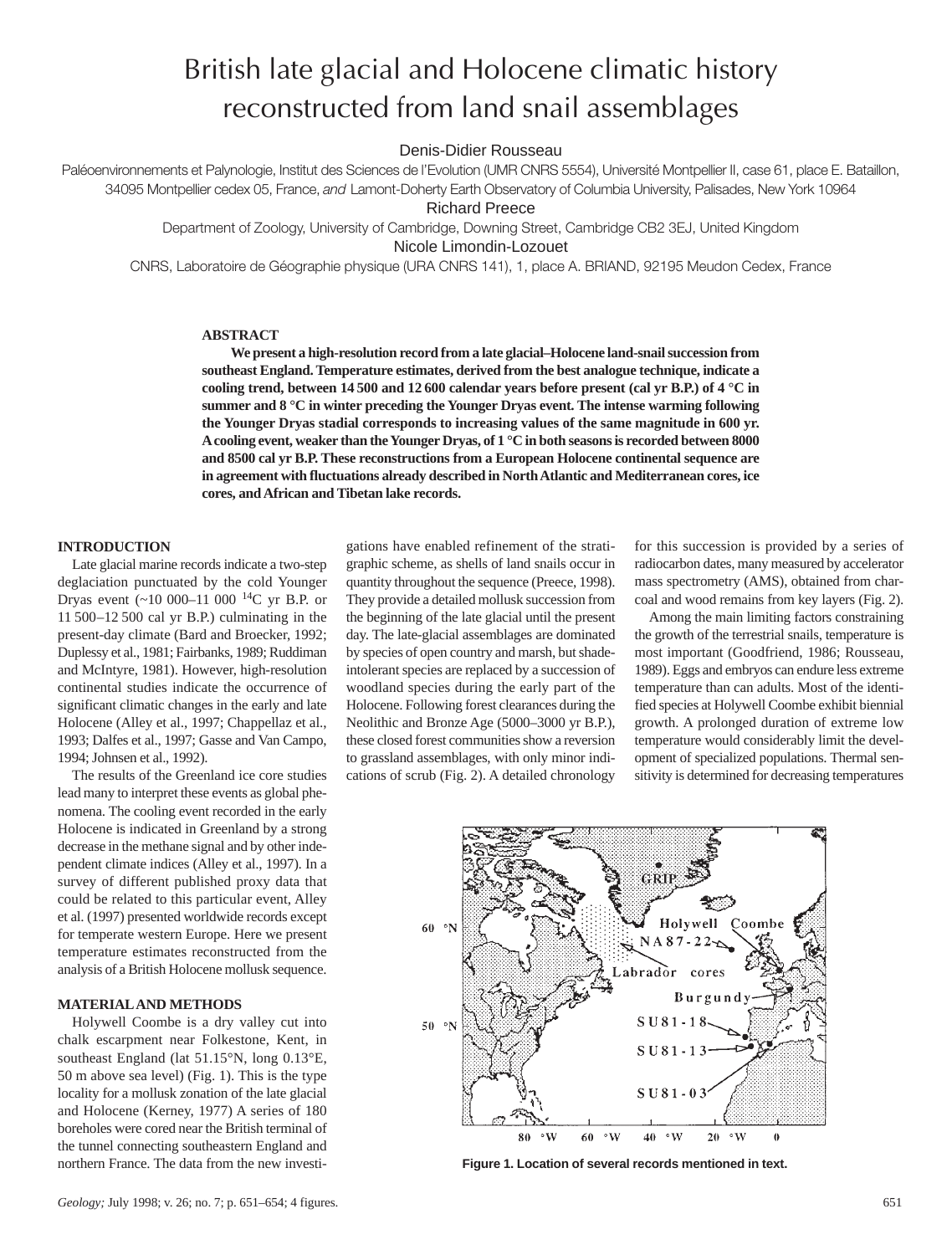

**Figure 2. Summary diagram of the molluscan succession at Holywell Coombe. The correlation of mollusk and pollen zones is shown on the right and the radiocarbon chronology appears on the left. For the sake of simplicity, several terrestrial species have been grouped into ecological categories A and B. Those in group A are essentially catholic species of wide tolerance, living in open ground, marshes, and woodland. Those in group B are more critical in their requirements, being most common in deciduous woods and similar well-shaded places. Swamp species include the obligatory hygrophiles (from Preece, 1998).**

by the onset of the freezing of tissues, and for increasing temperatures by the initiation of cell coagulation, although the relative importance of these factors varies from one species to another. Furthermore, when the cold season arrives, terrestrial snails retract into their shells and hibernate from four to six months. Their respiratory systems, cardiac rhythms, and oxygen consumption decrease during hibernation, but do not cease. The total water loss can reach 20%, and the oxygen content is minimum in February when growth stops (Chevalier, 1982; Rousseau et al., 1994). The temperature values reconstructed correspond to February and August, which are two particularly sensitive periods for snail development. The modern assemblages, which provide the basis for the analogue comparisons, came from samples of top soil/leaf litter from which snails were identified and counted. These assemblages were sampled on a transect from northern Scandinavia to southern France, and they therefore encompass a wide range of vegetation. For the fossil succession, temperature estimates, using the analogue procedure, were calculated for 49 successive assemblages and 58 different species, as all the identified species still live in Europe (Kerney and Cameron, 1979). The procedure uses correspondence analyses to select the species and the statistical factors which explain the general variance of the data set, and multiple stepwise regressions are used to calculate the estimates (Rousseau, 1991; Rousseau et al., 1994).

## **RESULTS AND DISCUSSION**

The error estimates are of 2.94 and 2.8 °C for the coldest and warmest months, respectively, somewhat lower than those obtained from beetle assemblages (Atkinson et al., 1987). The recon-

structions indicate four main climate intervals (Fig. 3). The first interval corresponds to a cooling trend following the Bolling interstadial, the first step of the last deglaciation (Duplessy et al., 1981). For both months, the temperature estimates indicate a cooling trend: 8 °C in winter and 4.5 °C in summer. This trend is not linear and shows several oscillations. The second interval corresponds to the Younger Dryas stadial, for which the temperature estimates vary between –6  $\degree$ C and –5  $\degree$ C in winter and 15.5  $\degree$ C and 16.5 °C in summer. This trend is similar to estimates calculated from beetle assemblages sampled in parallel (Coope in Preece and Bridgland, 1998). This cold interval is followed by a strong and rapid warming that lasted for no more than 600 yr, according to the  $^{14}C$  dates available. The temperature estimates return to values that existed in the early Bolling. The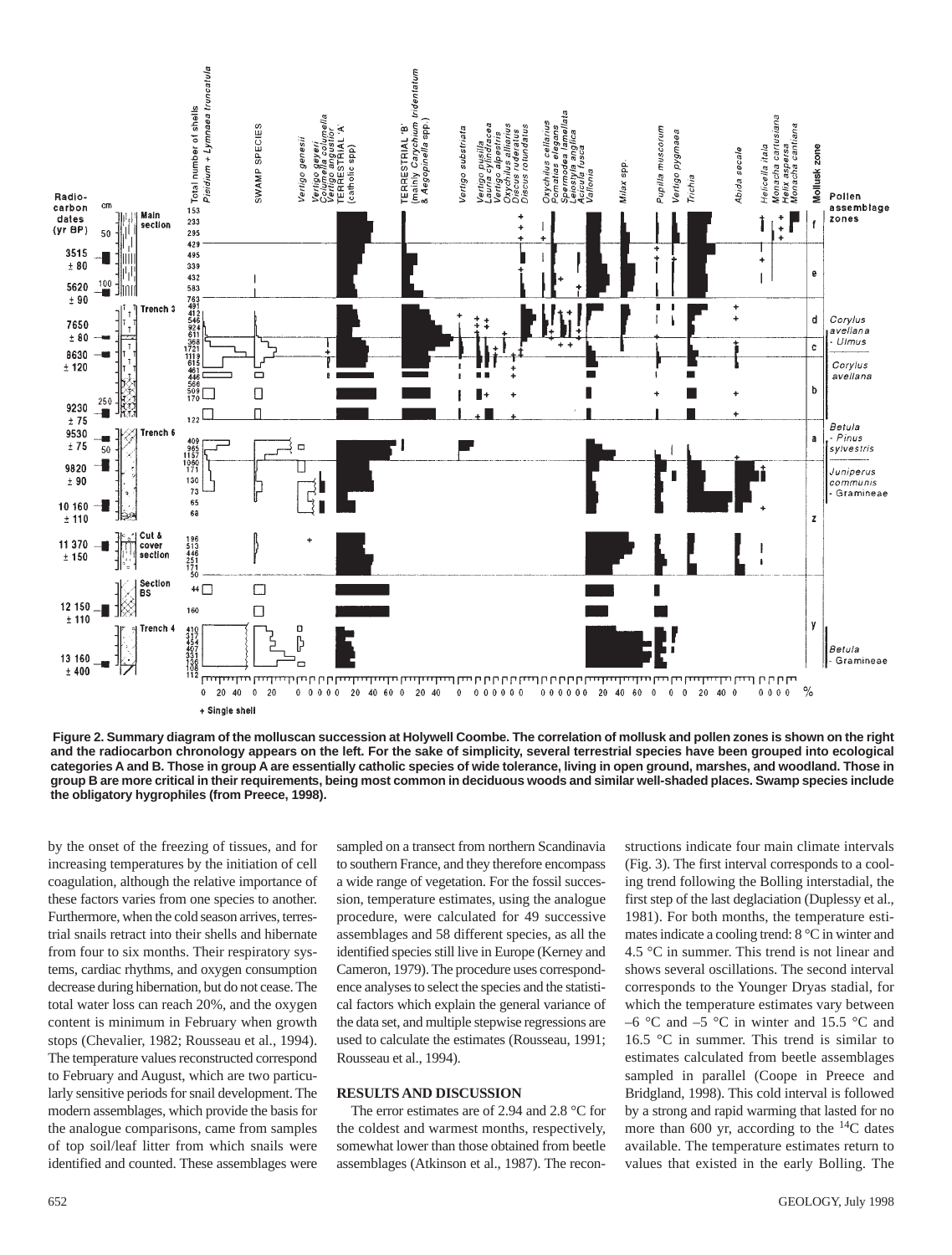fourth interval corresponds to the Boreal to Subatlantic chronozones. It shows different trends in the reconstructions; a cooling of 1 °C between  $8630 \pm 120$  and  $7650 \pm 80$  yr B.P. After this short interval, the low sampling resolution indicates that the summer temperature increased slightly to remain stable at around 19 °C. On the contrary, the winter temperature remains at the low value obtained during the mid-Holocene cold event.

These reconstructions for the 13 000–7500 yr B.P. interval are similar to other reconstructions derived from beetle studies (Atkinson et al., 1987) in Britain. However, the temperature estimates also indicate a cooling event after the Younger Dryas at around 8000 yr B.P. Converting the 14C dates into calendar years (Stuiver and Reimer, 1993), this cooling of 1 °C appears to be contemporaneous with the event identified in the methane record in the Greenland GRIP ice core, which is a global signal (Blunier et al., 1995; Chappellaz et al., 1993), and in other independent signals from the United States Greenland Ice Sheet Project (GISP2) ice core (Alley et al., 1997) and in the oxygen signal of four Greenland ice cores (Johnsen et al., 1992).

The comparison of the mollusk reconstructions with methane and oxygen records of the European Greenland Ice Core Project (GRIP) (Fig. 4) shows that between 14 500 and 11 500 cal yr B.P., the temperature estimates follow the oxygen variations. They clearly indicate a cooling, whereas the methane signal shows a warming trend ending with the sudden and strong decrease in methane content. Although the warming following the Younger Dryas is well expressed in the four curves, the temperature estimates show a relatively stable interval, as does the methane. In contrast, the oxygen corresponds to an increase in wetland extent that may be associated with a warming trend. The 8200 cal yr B.P. cold event corresponds to a 1 °C cooling in the temperature estimates, and around 1‰ in the oxygen or around 200 parts per billion by volume (ppbv) in the methane records. The species that are characteristic of swamp conditions indicate a strong reduction of the moisture supply during that cold interval in Holywell Coombe (Preece, 1998). This agrees with the classic interpretation of the decreasing CH<sub>4</sub> values being related to a reduction in its production by wetlands due to a strong weakening of the African and Asian monsoons, leading to drier conditions (Alley et al., 1997; Chappellaz et al., 1993; Gasse and Van Campo, 1994).

In other Northern Hemisphere records, there is a similar climatic event (Fig. 1). The oxygen record and the salinity estimates in North Atlantic cores SU81-18 and NA87-22 indicate significant minimum values at around 8000 cal yr B.P. (Duplessy et al., 1992). In the Labrador Sea, a minimum in the  $CO<sub>2</sub>$  production in the basin is recorded at around the same time (Hillaire-Marcel et al., 1994). Another mollusk sequence in France shows a contemporaneous cooling of 1 °C in



**Figure 3. Estimates of February and August temperatures from mollusk assemblages at Holywell Coombe. Indication of estimates for warmest and coldest month from beetle assemblages using mutual climatic range procedure sampled in parallel. Beetle samples are represented by gray boxes. Dates are expressed in 14C yr B.P. and in calendar age. Present mean temperatures for February and August are 4.5 and 16 °C, respectively. Apparent cooling after 5000 yr B.P. results from forest clearance, which produces an increase in grassland snails, as already observed in France by Rousseau et al. (1994).**

both winter and summer associated with dry conditions, as at Holywell Coombe (Rousseau et al., 1993; Rousseau et al., 1994). In the western Mediterranean, pollen analyses of marine cores also indicate the occurrence of a cold and dry climatic event, indicated by a strong reduction in the oak pollen and an increase in *Artemisia* (Parra, 1994). At another scale, other proxies indicate the record of this event in Africa

and in the Tibetan plateau (Gasse and Van Campo, 1994). Complementary to the methane,  $CO<sub>2</sub>$  shows a sharp variation at that time (Neftel et al., 1988) in the Antarctic Byrd ice core that is possibly related to changes of circulation in the high-latitude ocean. Closer to Europe, the Laurentide ice sheet, and more precisely the timing of its collapse, provides some key information. It is assumed that between 8400 yr B.P. and



**Figure 4. Comparison of mollusk estimates with** δ**18O (Johnsen et al., 1992) and methane (Blunier et al., 1995; Chappellaz et al., 1993) records in the Greenland Ice Core Project (GRIP) ice core.**